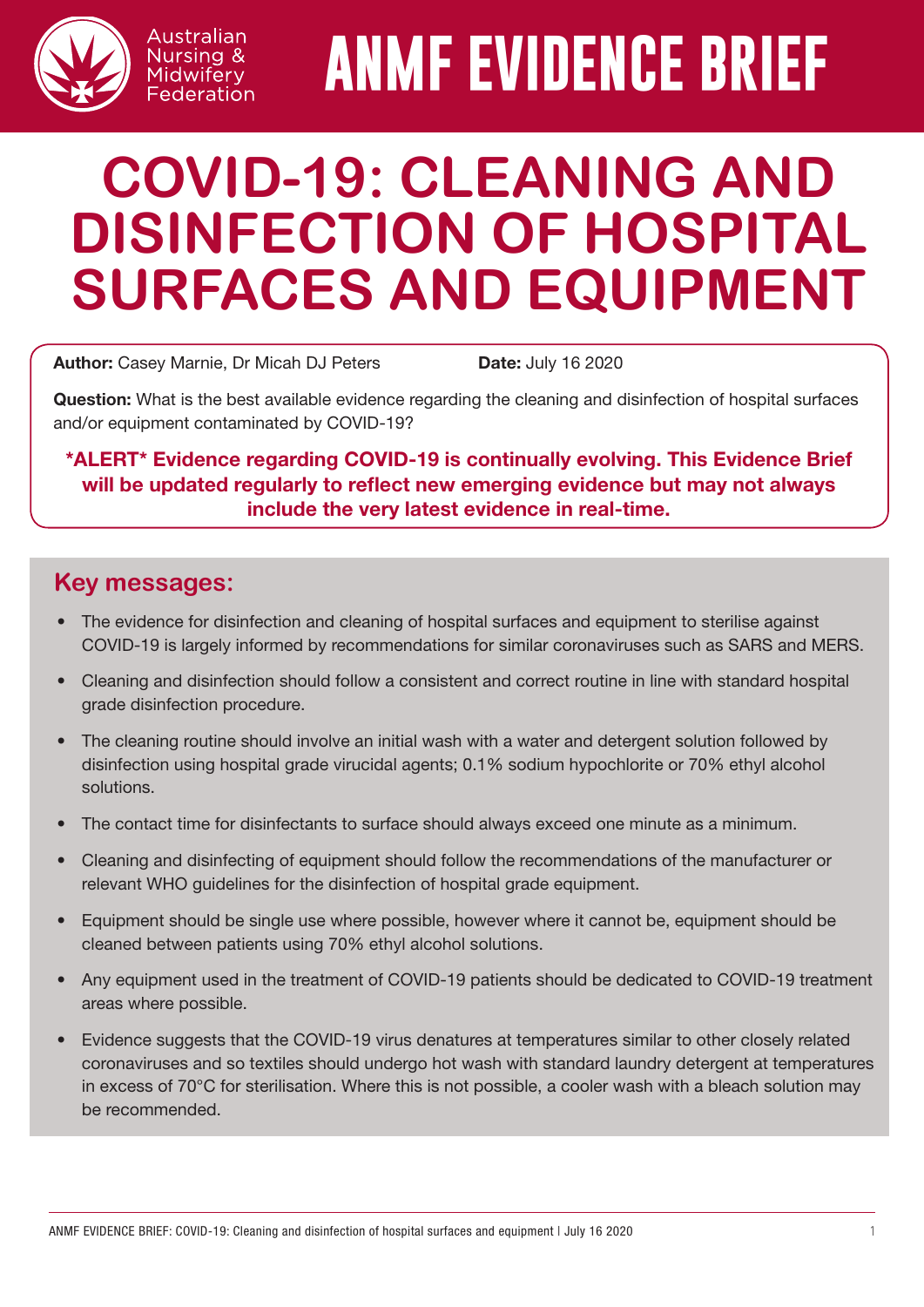# **Summary**

Overall the evidence for the disinfection and cleaning of surfaces to sterilise against SARS-CoV-2, the virus responsible for COVID-19, is largely based on research conducted in regard to other Coronavirus' such as SARS, MERS, and 229E. Cleaning and disinfection procedures should follow a correct and consistent routine based on standard procedures for hospital grade disinfection. Specifically, these cleaning procedures should involve an initial clean with a water and detergent solution, followed by the use of a hospital grade virucidal disinfectant, 0.1% sodium hypochlorite solution or a 70% ethyl alcohol solution. The contact time of disinfectants to surface should at a minimum always exceed one minute.

# **Background**

#### COVID-19 pandemic

COVID-19 (from 'severe acute respiratory syndrome coronavirus 2' (or 'SARS-CoV-2') is a newly discovered (novel) corona virus first identified in Wuhan, Hubei province, China in 2019 as the cause of a cluster of pneumonia cases.<sup>1</sup> Coronaviruses are similar to a number of human and animal pathogens including some of those which cause the common cold as well as more serious illnesses including Severe Acute Respiratory Syndrome (SARS or SARS-CoV-1) and Middle East Respiratory Syndrome (MERS). Since discovery, COVID-19 has spread to many countries and was declared a global emergency by the World Health Organization (WHO) on January 30, 2020,<sup>1</sup> and a pandemic on March 11.<sup>2</sup>

### **Summary of Evidence**

#### Transmission of SARS-CoV-2

While evidence regarding the specific transmission mechanisms of SARS-CoV-2 are still emerging, it appears that it follows similar droplet and environmental contamination patterns to other respiratory viruses with some evidence suggestive of the potential for transmission via smaller airborne droplets which may also collect on surfaces. The virus has been detected in upper and lower respiratory tract excretions as well as faeces.<sup>3</sup> Viral ribonucleic acid (RNA) has also been identified in some blood samples however, there is no evidence to date suggesting that it is bloodborne or transmitted in faecal matter. In literature to date the virus is most commonly observed to be transmitted through the inhalation of respiratory droplets or deposition on mucosae (mouth, nose, and eyes).4

#### Surface and airborne persistence of SARS-CoV-2

The presence and persistence of SARS-CoV-2 in the clinical environment is currently unclear, however experiments conducted under controlled laboratory conditions have provided some indication of its survivability in different environmental conditions.<sup>5</sup> Research conducted specifically on SARS-CoV-2 found it to be most stable on plastic or steel substrates with viable traces of the virus detectable after 72 hours. There was no viable trace of the virus remaining on cardboard after 24 hours and when applied to copper, the surface was no longer infectious after four hours. When purposefully aerosolised the study found the virus to have remained airborne after three hours.<sup>5</sup>

In the absence of sufficient evidence in regard to SARS-CoV-2, a review of 22 studies looked to summarise available data on the persistence of other closely related coronaviruses such as SARS and MERS.<sup>5</sup> The review identified that human coronaviruses are able to persist on inanimate, room temperature surfaces for up to nine days.<sup>6</sup> While there was no evidence for the transmissibility of the coronavirus under these conditions, a study of parainfluenza virus 3 and Influenza A indicated that an infected surface transmitted 1.5 percent and 30.6 percent of a viral load respectively, within five seconds of hand contact. Disinfection was suggested to be an effective method to reduce the viral load on surfaces and other studies provided further evidence to suggest that the disinfection of hospital surfaces and equipment would be an effective measure in reducing the risk of exposure to healthcare workers and inhibiting the spread of coronaviruses.<sup>6</sup>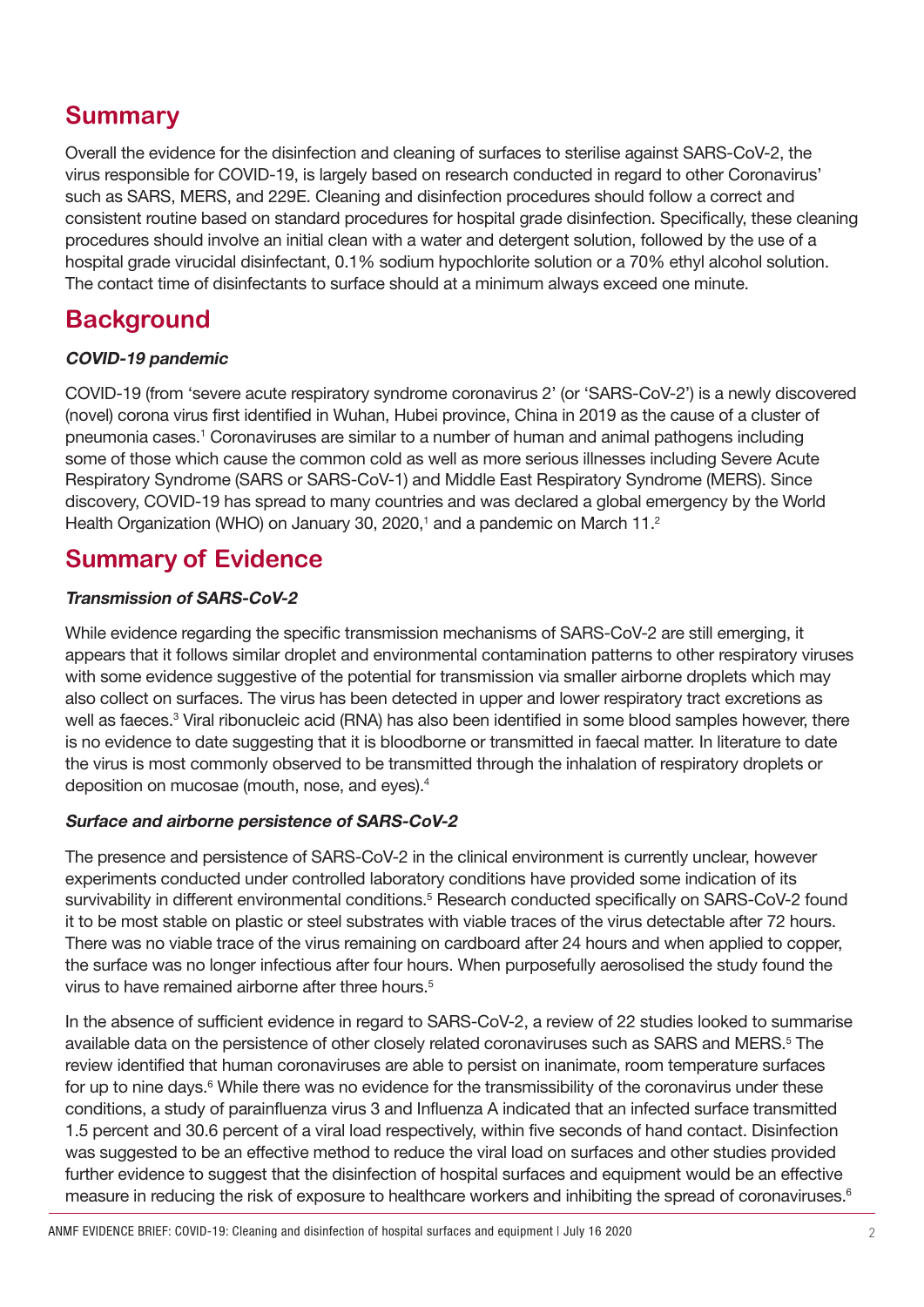As SARS-CoV-2 may travel in small aerosolised droplets (<5μm) as well as larger droplets (>5-10 μm), surfaces where these droplets settle require disinfection.

#### **Disinfectants**

Peak organisations make similar recommendations on the application of disinfectants to surfaces potentially infected with SARS-CoV-2, most of these recommendations however are made based on evidence provided in relation to coronavirus related to SARS-CoV-2 and not to the virus itself.

The WHO recommends the thorough cleaning of surfaces with water and detergent, followed by the application of a hospital grade disinfectant such as sodium hypochlorite.7 This advice does however appear to be based on recommendations made in consideration of potentially scant resources, and so other disinfectants may also be viable.<sup>8</sup>

The European Centre for Disease Prevention and Control (ECDC) recommend the ventilation of rooms in conjunction with the cleaning of surfaces, which should be achieved using a neutral detergent followed by the use of a virucidal disinfectant. Where virucidal disinfectants are not available the ECDC recommends the use of 0.05% sodium hypochlorite solution or an ethanol based disinfectants with an ethanol concentration exceeding 70%.<sup>4</sup> Studies described below found this concentration of sodium hypochlorite to be insufficient to effectively inactivating coronaviruses.

The Centers for Disease Prevention and Control (CDC) recommend routine cleaning and disinfection procedures similar to those recommended by WHO and the ECDC, i.e. using detergent and water to pre-clean surfaces followed by the application of a hospital-grade disinfectant.<sup>9</sup> In conjunction with this recommendation the CDC also recommend the use of Environmental Protection Agency (EPA) approved disinfectants. The EPA have published a list of disinfectants approved for use against COVID-19 however the listed disinfectants have not been directly tested against COVID-19 and have only proven effective against killing 'hardier virus' or other similar human coronavirus'.<sup>10, 11</sup>

In line with the recommendations of the above bodies, the Australian Government Department of Health also indicates the use of any disinfectant on the Australian Register of Therapeutic Goods that makes a virucidal claim as being sufficient to inactivate the virus including bleach (such as sodium hypochlorite).12

Kampf and colleagues identified the use of either a 62-71% ethanol, 0.5% hydrogen peroxide or 0.1% sodium hypochlorite solution as effectively disabling a human coronavirus' within one minute of application when the application of the disinfectant was incorporated into a thorough decontamination procedure.<sup>6</sup> Another study by Lai and colleagues found the use of common disinfectants such as sodium hypochlorite and sodium lauryl ethyl sulphate was effective in eliminating the SARS-CoV-1 virus from surfaces within five minutes of application, where the surface was not overtly contaminated with secretions or excreta.<sup>13</sup> In support of these findings a review of evidence has described coronaviruses other than SARS-CoV-2 as being efficiently inactivated in the presence of the above described disinfectants however notes that the efficacy of these agents against SARS-CoV-2 specifically had not been tested.14 Notably, Hulkower and colleagues identified a 0.06%, 1:100 solution of sodium hypochlorite, mixed in accordance with manufacturer recommendations, as effectively inactivating coronaviruses.15 The study recommends increased concentrations of 0.1 - 0.5% be applied and contact time ensured for at least one minute. These recommendations echo findings of other studies suggesting that a 0.1% concentration of sodium hypochlorite effectively inactivated the virus.16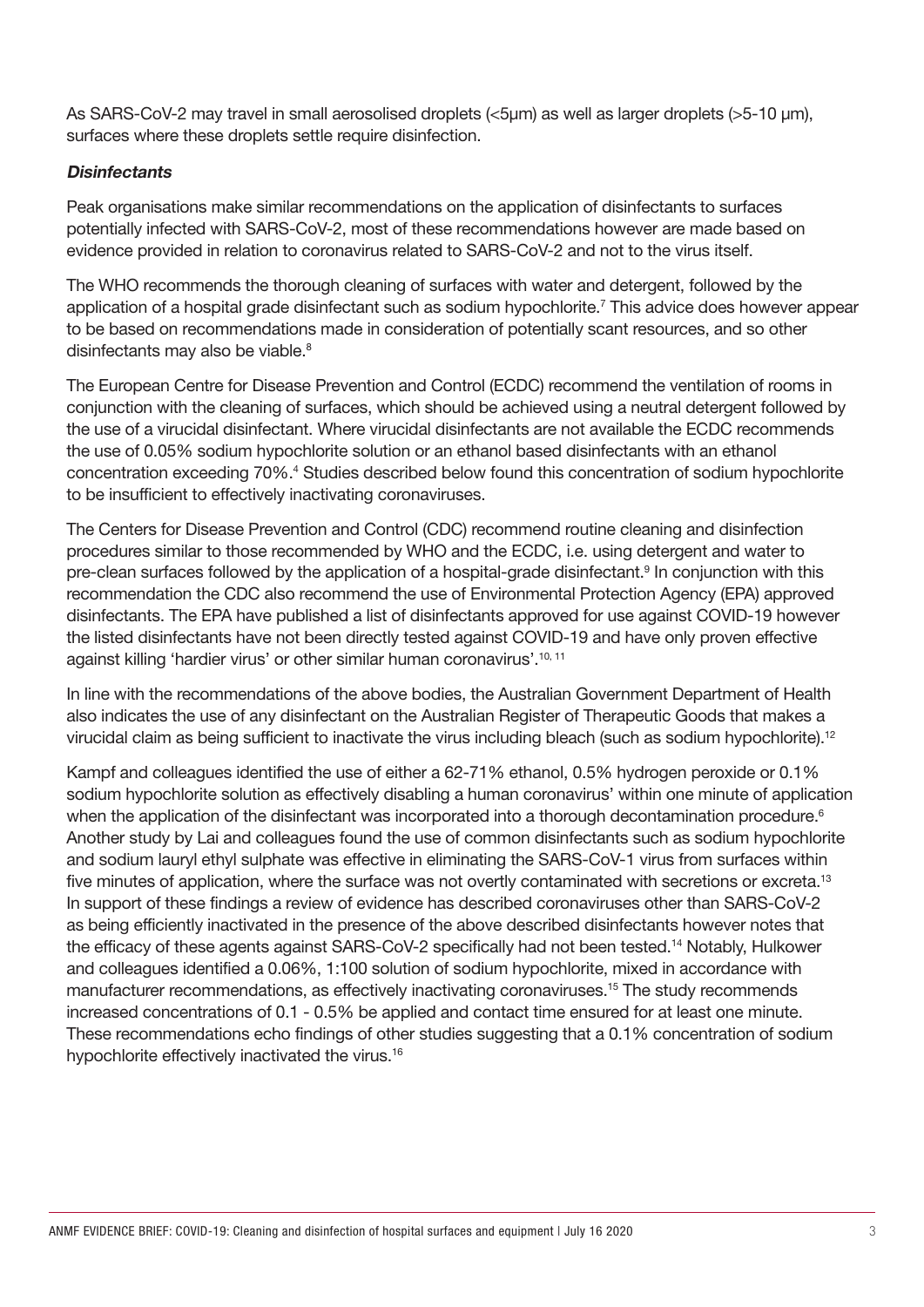#### Consistent and Correct cleaning of Surfaces and Equipment

Many institutions for disease control, inclusive of the WHO and the US CDC make clear recommendations for the routine cleaning of surfaces potentially contaminated by SARS-CoV-2. The disinfection is to be conducted consistently and correctly in adherence to standard disinfection procedures and may be applicable to all areas inclusive of those where aerosol generating procedures have been carried out. It is important however to ensure these areas are effectively ventilated and that appropriate Personal Protective Equipment (PPE) is worn by cleaning staff. $4, 7, 9, 12$ 

Standard cleaning procedure should involve an initial cleaning of infected or potentially infected surfaces using a water and detergent mix to ensure the area is free of organic matter. Evidence suggests that the presence of organic matter inhibits the effectiveness of subsequently applied disinfectants such as sodium hypochlorite through a mechanism of oxidant demand created by the proteinaceous medium in which the virus would naturally be found.15 Following the initial clean, surfaces should then be subsequently wiped with a hospital grade disinfectant such as those described previously, and a contact time of at least one minute adhered to.4

Cleaning of hospital equipment should be conducted in line with manufacturers recommendations and/ or by following the Decontamination and Reprocessing of Medical Devices guidelines as set out by the WHO;<sup>17</sup> disinfectants recommended for the cleaning of equipment include virucidal treatments or 70% ethyl alcohol disinfectant. Although single use equipment should be prioritised, where it cannot be, equipment should be cleaned between patients using the above mentioned disinfectants and where possible confined to use in COVID-19 treatment areas.<sup>4, 7, 9</sup>

Other general recommendations to be followed over the course of cleaning include:<sup>4, 7</sup>

- The cleaning of toilets, bathrooms, sinks and other wet areas to be done with caution to ensure that no splashes are caused.
- Cleaning equipment should be separated for different healthcare settings and where cleaning equipment is in short supply the cleaning process should move from cleanest areas to the dirtiest.

All textiles should be washed in a hot water cycle only with regular laundry detergent at a minimum wash temperature of 90°C. Where textiles cannot undergo a hot wash then bleach or equivalent decontamination additives should be used. SARS-CoV-2 has been found to be inactivated under laboratory conditions at temperatures in excess of 56°C after 30 minutes and at temperatures in excess of 70°C after five minutes. The virus was also found to be inactive in solutions of bleach and other household disinfectants after five minutes of incubation.<sup>18</sup> Further laboratory testing confirms that the use of heat is effective in denaturing the SARS-CoV-2 virus.<sup>19</sup>

# **References**

- 1. World Health Organization. Rolling updates on coronavirus disease (COVID-19): World Health Organization; 2020. Available from:<https://www.who.int/emergencies/diseases/novel-coronavirus-2019/events-as-they-happen>.
- 2. World Health Organization. WHO Director-General's opening remarks at the media briefing on COVID-19 11 March 2020 2020. Available from: [https://www.who.int/dg/speeches/detail/who-director-general-s-opening](https://www.who.int/dg/speeches/detail/who-director-general-s-opening-remarks-at-the-media-briefing-on-covid-19---11-march-2020)[remarks-at-the-media-briefing-on-covid-19---11-march-2020](https://www.who.int/dg/speeches/detail/who-director-general-s-opening-remarks-at-the-media-briefing-on-covid-19---11-march-2020).
- 3. Wu Y, Guo C, Tang L, Hong Z, Zhou J, Dong X, et al. Prolonged presence of SARS-CoV-2 viral RNA in faecal samples. The Lancet Gastroentology and Hepatology. 2020.
- 4. European Centre for Disease Prevention and Control. Disinfection of environments in healthcare and nonhealthcare settings potentially contaminated with SARS-CoV-2: European Centre for Disease Prevention and Control. 2020. Available from: [https://www.ecdc.europa.eu/sites/default/files/documents/Environmental](https://www.ecdc.europa.eu/sites/default/files/documents/Environmental-persistence-of-SARS_CoV_2-virus-Options-for-cleaning2020-03-26_0.pdf.)[persistence-of-SARS\\_CoV\\_2-virus-Options-for-cleaning2020-03-26\\_0.pdf.](https://www.ecdc.europa.eu/sites/default/files/documents/Environmental-persistence-of-SARS_CoV_2-virus-Options-for-cleaning2020-03-26_0.pdf.)